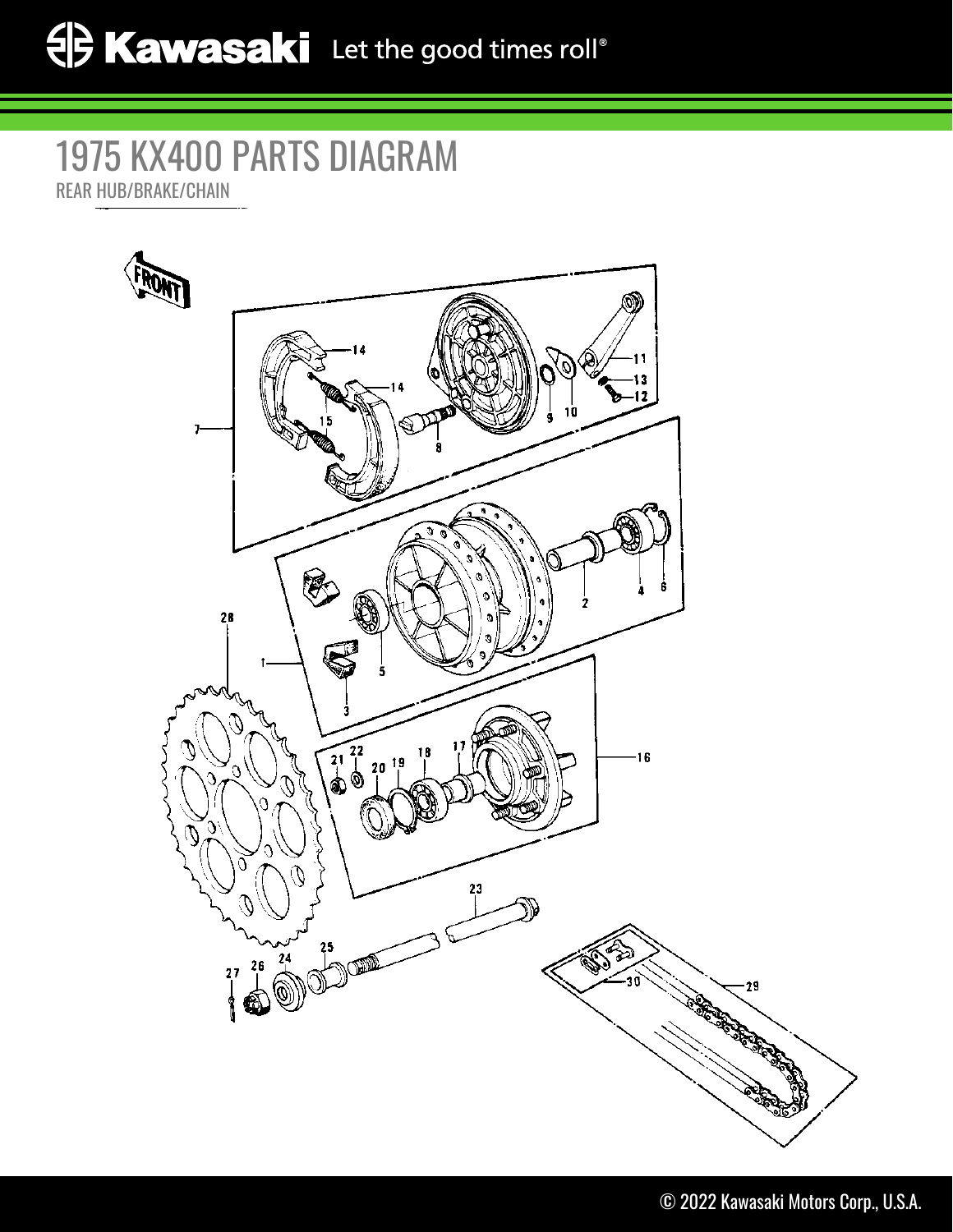## 1975 KX400 PARTS LIST

REAR HUB/BRAKE/CHAIN

| <b>ITEM NAME</b>                   | <b>PART NUMBER</b> | <b>QUANTITY</b> |
|------------------------------------|--------------------|-----------------|
| DRUM ASSY, RR BRK, BLK (Ref # 1)   | 42005-045-21       | 1               |
| COLLAR, RR BRK DRUM (Ref #2)       | 42010-028          | 1               |
| DAMPER, REAR HUB SHOCK (Ref #3)    | 42014-024          | 6               |
| BEARING-BALL (Ref #4)              | 601B6303U          | 1               |
| BEARING BALL #6303 (Ref # 5)       | 601B6303           | 1               |
| CIRCLIP,47M/M (Ref # 6)            | 92033-1042         | 1               |
| PANEL-ASY, RR BRK, BLK (Ref #7)    | 42006-059          | 1               |
| CAM SHAFT, RR BRK PNL (Ref #8)     | 42026-016          | 1               |
| DUST SHIELD BRAKE CAM (Ref # 9)    | 41051-001          | 1               |
| INDICATOR, FR BRK SHOE (Ref # 10)  | 41085-017          | 1               |
| LEVER, REAR BRAKE CAM (Ref # 11)   | 42029-038          | 1               |
| BOLT-UPSET (Ref # 12)              | 112G0625           | 1               |
| WASHER PLAIN 6MM (Ref #13)         | 410B0600           | 1               |
| SHOE, BRAKE (Ref #14)              | 42019-011          | $\overline{2}$  |
| SPRING-BRAKE SHOE (Ref # 15)       | 42020-004          | $\overline{2}$  |
| COUPLING ASSY, RR BRK (Ref # 16)   | 42008-027          | 1               |
| SLEEVE, COUPLING (Ref # 17)        | 42036-023          | 1               |
| BEARING BALL #6205 (Ref # 18)      | 601B6205           | 1               |
| RING, SNAP, 56.2M/M (Ref #19)      | 92033-1043         | 1               |
| OIL SEAL WTC35527 (Ref # 20)       | 92052-006          | 1               |
| NUT,8MM (Ref # 21)                 | 92019-018          | 6               |
| WASHER PLAIN 8MM (Ref # 22)        | 410B0800           | 6               |
| AXLE, REAR (Ref #23)               | 42031-051          | 1               |
| COLLAR, REAR AXLE (Ref # 24)       | 42032-055          | 1               |
| <b>COLLAR, REAR AXLE (Ref #25)</b> | 42032-056          | 1               |
| NUT CASTLE, 16MM (Ref #26)         | 92015-055          | 1               |
| PIN-COTTER, 4.0X35 (Ref # 27)      | 550D4035           | 1               |
| REAR SPROCKET 46T (Ref # 28)       | 42041-155          | 1               |
| REAR SPROCKET 44T (Ref # 28)       | 42041-157          | (1)             |